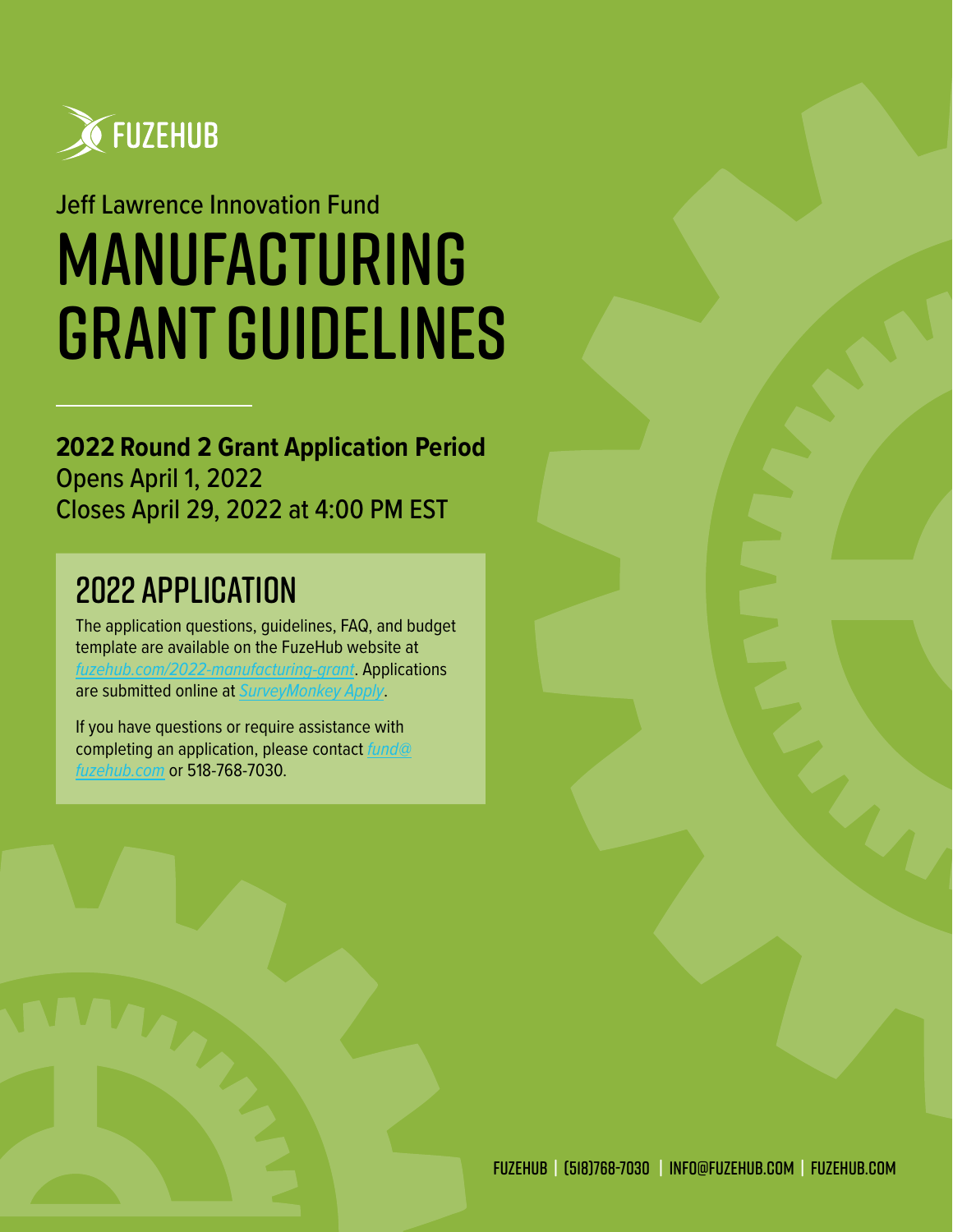### **1.Eligibility**

### **A. Eligible Applicants**

New York State not-for-profit organizations<sup>1</sup> that partner with at least one New York State small to medium-sized manufacturer.

#### **B. Eligible Partner Manufacturers**

Manufacturing companies in any stage of maturity with a:

- physical establishment in New York State, and no more than 500 employees worldwide;
- Dun & Bradstreet profile with a registered North American Industry Classification System (NAICS) code from the list below:
	- Manufacturing Sector Any NAICS Code beginning with 3\* (see *[census.gov](http://www.census.gov/manufacturing/numerical_list/)*)
	- 541714 Research and Development in Biotechnology
	- 541715 Research and Development in the Physical, Engineering, and Life Sciences
	- 423510 Metal Service Centers and Other Metal Merchant Wholesalers
	- 488991 Packing and Crating
	- 541330 Engineering Services
	- 541380 Testing Laboratories
	- 561910 Packaging and Labeling Services
	- 811310 Commercial and Industrial Machinery & Equipment (except Automotive & Electronic) Repair & Maintenance

### **C. Eligibility Factors**

- Applicants may only submit one application, consisting of a single project.
- A manufacturer can only be the industry partner in one application per round.
- In the case of a university, up to three different centers or departments may apply<sup>2</sup>.
- A not-for-profit, or a specific department of a university, can only receive one Manufacturing Grants award per year.
- At least 4 awards will be granted to projects in which the industry partner is a start-up manufacturer; a minimum of 2 of these awards will be made to projects in which FuzeHub funds will not be used to purchase equipment. For the purposes of this grant, a start-up is a company that:
	- Has had less than \$2M in revenue to date; and
	- Has been in business for less than 5 years (7 years if the company is in the life sciences, biomedical, or medical device industries).

### **D. Matching Funds**

A financial match is required, according to the sliding scale below. The employee count includes all industry partners in the application, but not the not-for-profit's employees.

| <b>Total Across All</b><br><b>Industry Partners</b> | Match Requirement (at least 50% in Cash Equity)                                                                        |
|-----------------------------------------------------|------------------------------------------------------------------------------------------------------------------------|
| 0 - 49 Employees                                    | No match required, but applicant must provide<br>evidence of leveraged resources (e.g. staff time,<br>equipment, etc.) |
| 50 - 99 Employees                                   | 0.25 to 1 match                                                                                                        |
| 100 - 249 Employees                                 | 0.5 to 1 match                                                                                                         |
| 250 - 499 Employees                                 | 1 to 1 match                                                                                                           |

The list of eligible/ineligible costs in the guidelines also applies to the match requirement.

### **E. Eligible Types of Projects (timeline must not exceed 12 months)**

- Adoption of new technology to enhance a process and/or product
- Prototype development
- Design for manufacturing
- Proof-of-concept manufacturing
- Manufacturing scale-up
- Manufacturing-related equipment purchases
- Other projects to advance manufacturing or manufacturing capabilities

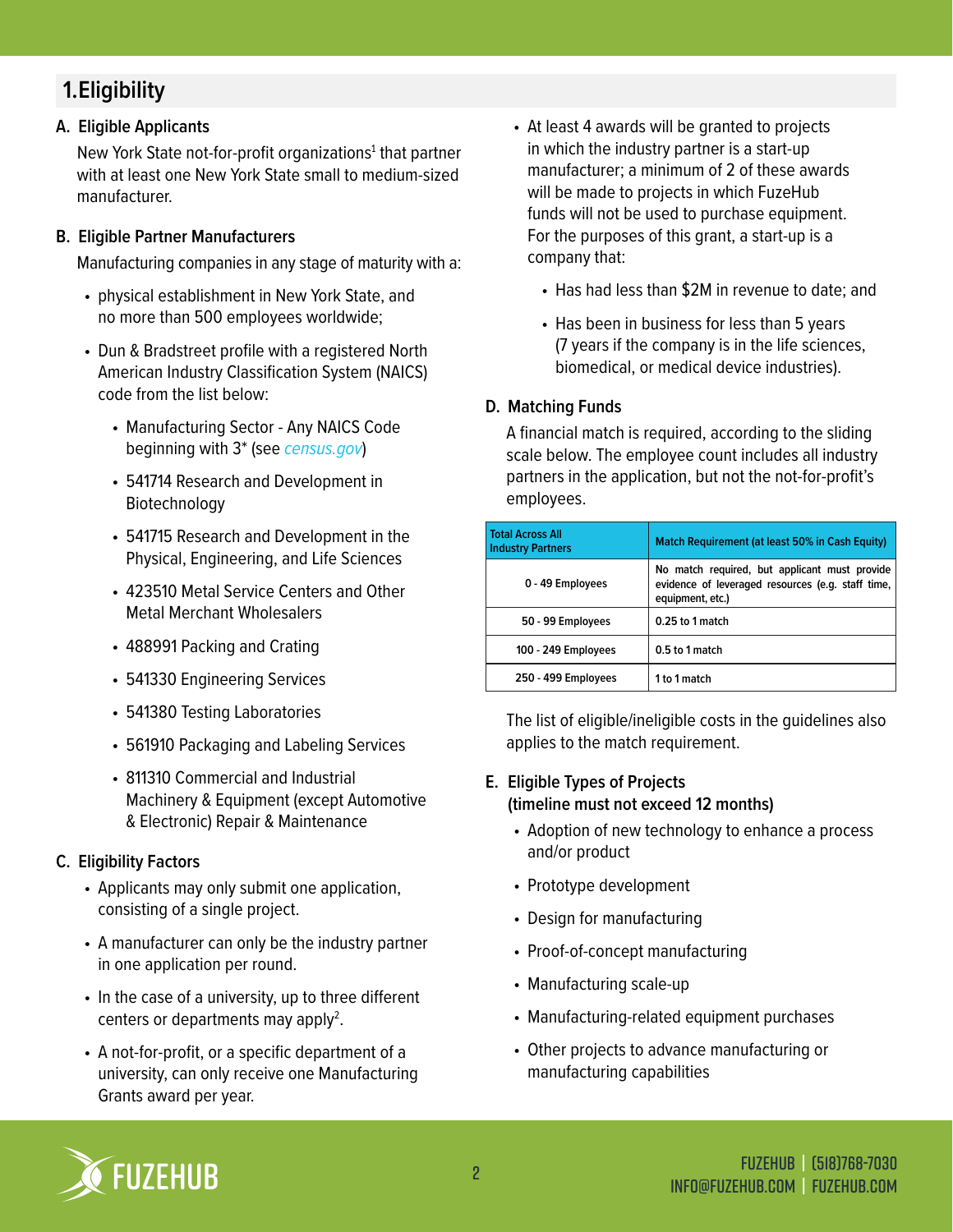**F. Eligible Project Costs**

**Any project costs that were incurred prior to the grant agreement date are ineligible for reimbursement.** 

**Eligible costs include, but are not limited to:**

- Equipment
- Materials
- Engineering/design
- Travel (clearly defined, and directly related to the project)
- Personnel (costs must directly relate to the project)
- Other direct costs

### **2.Application Requirements**

**Ineligible costs include, but are not limited to**:

- Overhead and administrative costs
- Indirect costs (e.g.: office rent, utilities, or non-project-specific personnel costs)
- Executive salaries for the not-for-profit applicant and/or any industry partner, regardless of the type of work to be performed (i.e., executive director, president, CEO, or other leadership roles)
- Marketing/Business Development

The application process is completely done in the *[SurveyMonkey Apply](https://fuzehub.smapply.io/)* platform. **Both Stages 1 and 2 must be completed by April 29 at 4PM EST.**

**Stage 1** – fill out form in the platform for preliminary eligibility evaluation.

- Applicant teams deemed eligible will be moved to Stage 2; or
- If an eligibility issue is found, feedback and instructions will be provided via email.

**Stage 2** – the applicant team has access to all tasks necessary to fully submit the application:

- **• Application Questions** (form in platform) organizations' information and project questions. A copy of this form may be downloaded ahead of time for reference.
- **• Project Description** (PDF file) A concise narrative explaining the concept and context of the project from start to finish, including a high-level overview of the work to be executed and expected goals. The applicant should not copy and paste between the project description and the application questions, as it does not add value to the application. This document may not exceed two pages in a font of a legible size (12pt Times New Roman or Calibri font).
- **• Project Budget** Maximum FuzeHub grant award is \$50,000 (.xls or .xlsx file – the template must be downloaded from the FuzeHub website)
- The worksheet and any explanatory notes should not exceed two pages, and include:
	- a description of how all costs directly relate to the project;
	- the match requirements clearly marked, including cash and in-kind portions.
- **• Signed Letter(s) of Commitment from the industry partner(s)** (PDF file):
	- affirming the need for and the anticipated benefits of the project;
	- Indicating approval of project description, scope of work and budget; and
	- Indicating the company's commitment to respond to the impact survey.
- **• Conflict of Interest Acknowledgement (University/ College applicants only)** (PDF file) – Universities and Colleges must upload a conflict-of-interest acknowledgement letter signed by the University/ College official responsible for overseeing compliance with conflict-of-interest policies, regardless of conflict status. See FAQ for details.
- **• Payment** \$55 application fee must be paid by credit card.